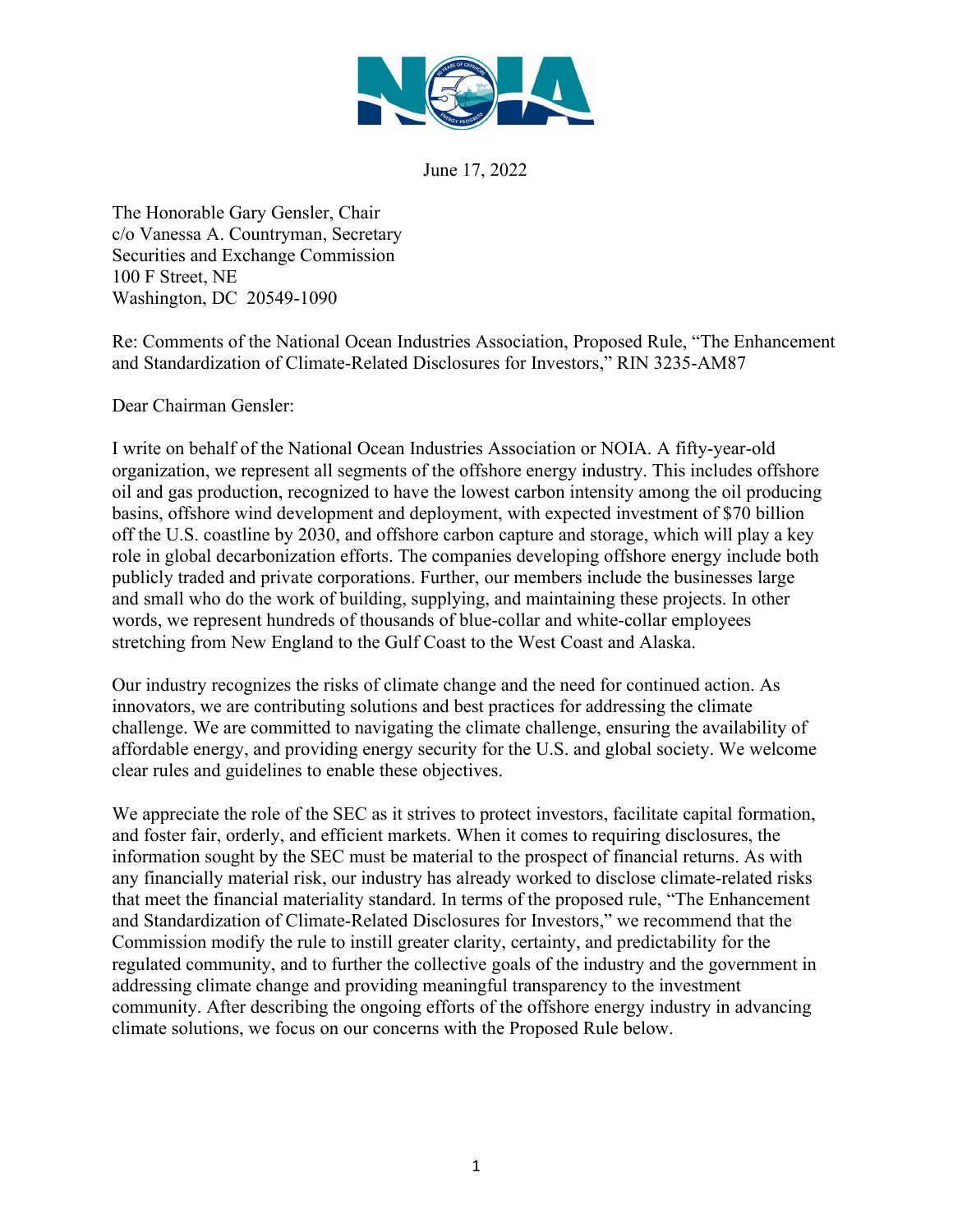

## **The Offshore Energy Industry: A Global Leader in Climate Progress**

The offshore industry is a demonstrated leader and partner in global efforts to address the climate challenge. The American offshore sector is transforming how hydrocarbons are produced, making new streams of energy and innovative energy solutions a reality today, and this includes the transfer of oil and gas expertise into areas including offshore wind, hydrogen, and carbon capture, use, and storage.

Given the projected continued demand for oil and gas resources for the U.S. and global economies, government policy should promote and encourage energy production from the lowest carbon sources of oil and gas on a per barrel basis. The U.S. offshore region is recognized as providing among the lowest carbon barrels of the various producing regions.<sup>[1](#page-1-0)</sup> The U.S. Gulf of Mexico has a carbon-intensity that is one-half of other producing regions. The deepwater – which represents 92% of oil production in the U.S. Gulf of Mexico - provides the lowest carbon intensity of any oil producing region. The chart below illustrates the distinct advantage of offshore oil production over other producing regions:



U.S. government efforts should serve to prevent substitution of U.S. offshore production with barrels from high emitting foreign sources with weak environmental oversight, such as Russia, China, or Iran. Foreign producers such as these not only lack the high environmental standards and oversight that we have here in the U.S., but they also often fail in human rights, anticorruption, and various other social and governance metrics.

Innovation and technological progress continue on a daily basis in the U.S. offshore energy industry. The multitude of companies needed to produce energy offshore work collaboratively

[https://www.woodmac.com/reports/upstream-oil-and-gas-carbon-emissions-performance-in-us-gom-a-low-emitter-in-the-crossfire-468085;](https://www.woodmac.com/reports/upstream-oil-and-gas-carbon-emissions-performance-in-us-gom-a-low-emitter-in-the-crossfire-468085) ChemRxiv, (2020, April 13.) "Statistical Study of Carbon Intensities in the GOM and PB," https://chemrxiv.org/engage/api-

<span id="page-1-0"></span><sup>&</sup>lt;sup>1</sup> See Wood Mackenzie. (February 2021). "Carbon emissions performance in US GoM: a low emitter in the crossfire;,"

gateway/chemrxiv/assets/orp/resource/item/60c749d20f50db4b6c39696c/original/statistical-study-of-carbon-intensities-in-the-gom-and-pb.pdf; and NOIA, "Fighting Against Climate Change,." https://www.noia.org/wp-content/uploads/2021/04/Low-Carbon-Barrels.pdf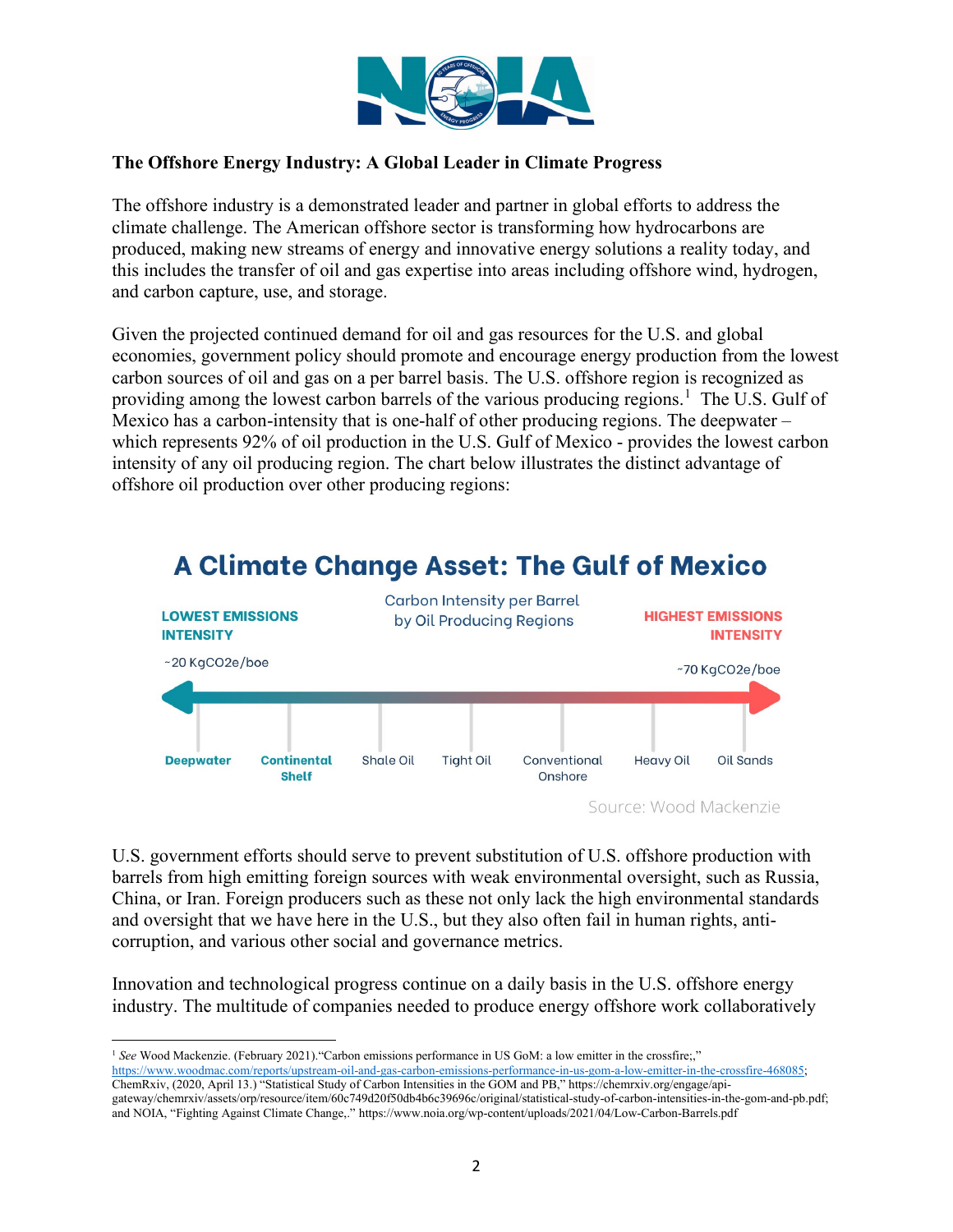

to shrink an already small footprint. From electrifying operations to deploying innovative solutions that reduce the size, weight, and part-count of offshore infrastructure – thus increasing safety and lowering the carbon footprint – the U.S. Gulf of Mexico is home to an ongoing high-tech revolution. Offshore operators have collaborated to standardize subsea tiebacks and share facilities, decreasing the need for more facilities and lowering the carbon intensity of offshore operations. Drones and subsea ROVs are patrolling and connecting onshore and offshore operations with detailed real-time data. AI and machine learning are enabling greater efficiencies while also spotting potential issues before they have a chance to become real problems.

Carbon capture, use, and storage ("CCUS") is also a fundamental tool in combating climate change. The International Energy Agency calls CCUS "an important opportunity to achieve deep carbon dioxide emissions reductions." The U.S. Gulf of Mexico could very well soon be the leader in CCUS. Early projections show that fifty million tons of CO2 annually could be stored beneath the Gulf of Mexico by 2030, more than all the carbon currently stored globally. The Gulf's storage capacity could double by  $2040$  $2040$ <sup>2</sup>

Further, the offshore energy industry has a strong track record of high environmental, social and governance (ESG) performance, including transparently reporting performance to external shareholders, implementing innovative approaches for advancing safety and environmental performance, and supporting local communities through philanthropic initiatives. Our organization established The NOIA ESG Network in January 2020 as a forum for learning, collaboration, and improvement in all areas of  $ESG<sup>3</sup>$  $ESG<sup>3</sup>$  $ESG<sup>3</sup>$  We have witnessed tremendous results, as participating companies have shared approaches for improved performance in ESG, with an emphasis on emissions reductions from operations. Participating companies in all phases of their ESG journey have implemented steps to continue to decrease emissions throughout operations in the industry. This is the standard in the U.S. offshore energy industry.

As reflected in our Climate Change Position & Principles,<sup>[4](#page-2-2)</sup> we support the efforts of our members in understanding their emissions footprint and setting sustainability goals and targets, assist our members by facilitating collaboration and enhancing organizational capability to support emissions reduction efforts, and seek to be a constructive partner in the development of thoughtful and balanced national policy to address climate change.

### **Industry Suggestions for Improving the Proposed Rule**

### *1. The SEC should consider providing additional time for receiving stakeholder input*

Because of the size, scope, complexity, and ramifications of the Proposed Rule on every industry in the United States, the Proposed Rule requires adequate time for careful and effective

<span id="page-2-0"></span><sup>2</sup> https://corporate.exxonmobil.com/News/Newsroom/News-releases/2022/0120\_Industry-support-for-large-scale-carbon-capture-and-storagegains-momentum-in-Houston

<span id="page-2-1"></span><sup>3</sup> https://www.noia.org/esg/

<span id="page-2-2"></span><sup>4</sup> https://www.noia.org/climatechange/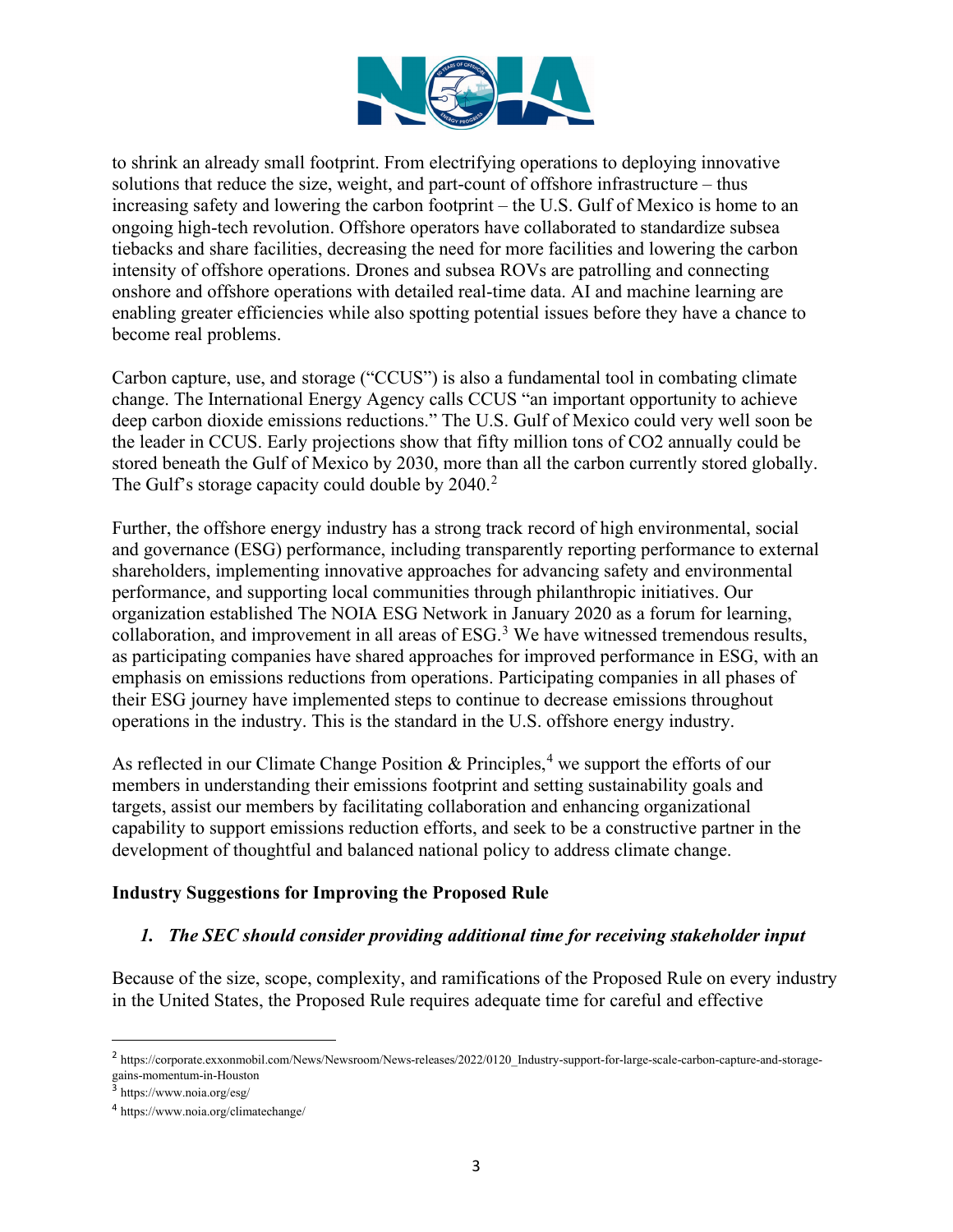

comments and will require extended time for full implementation and adoption. The relatively small number of days allotted for comment since the Proposed Rule was published in the Federal Register are inadequate for responding to a proposal of this magnitude, with the notice running 506 pages, containing over 1,000 footnotes, and referencing over 190 dense academic and governmental reports. This Proposed Rule, unlike any others propounded by the SEC, has systemic, comprehensive, and fundamental implications to the accounting functions, the HSSE (health, safety, security, and environment) functions, and the internal risk functions of every industry. While the comment period was expanded, the additional thirty days is still not sufficient for the thoroughness in analysis necessary to provide a meaningful opportunity to comment. The requirements as set forth in the Proposed Rule will require reorientation of corporate financial systems, and a lengthy implementation period should be allowed.

### *2. The SEC should ensure that new requirements are clearly defined and grounded in the materiality standard*

The statutorily prescribed role of the SEC is to protect investors, facilitate capital formation, and foster fair, orderly, and efficient markets. That is, the disclosure of the information, in this case climate-related information, must be material to the prospect of financial returns.

Commissioner Hester Peirce's March 21, 2022 statement on the rule describes the wellestablished materiality standard as delineated by Justice Thurgood Marshall: "an item is material if there is a substantial likelihood that a reasonable investor would consider the information important in deciding how to vote or make an investment decision. The 'reasonable investor' Justice Marshall referred to…is someone whose interest is in a financial return on an investment in the company making the disclosure. Thus, there is a clear link between the materiality of information and its relevance to the financial return of an investment."

According to Commissioner Peirce, the Commission is making a dramatic turn from requiring disclosure of information related to financial interests to the disclosure of information related to general interests. The requirements of the final rule should be clearly defined and meet the financial materiality test.

### *3. The SEC should align the rule with current disclosure practices and reporting requirements of other regulations*

EPA, various state agencies, and even some local agencies regulate emissions and require disclosures of greenhouse gases. In the offshore environment, the Bureau of Ocean Energy Management reviews all projected lifecycle emissions each time any operator submits exploration or development plans. The regulations encompassing these disclosures are more comprehensive than, and differ from, the Proposed Rule. The SEC should work to identify the various reporting schemes across agencies, seek to eliminate conflicts, and attempt to align reporting to the greatest extent possible. The SEC should also consider conflicts the rule may have – and the potential opportunity for alignment – with current international standards for disclosure of emissions or climate-related information. Otherwise, the final rule could result in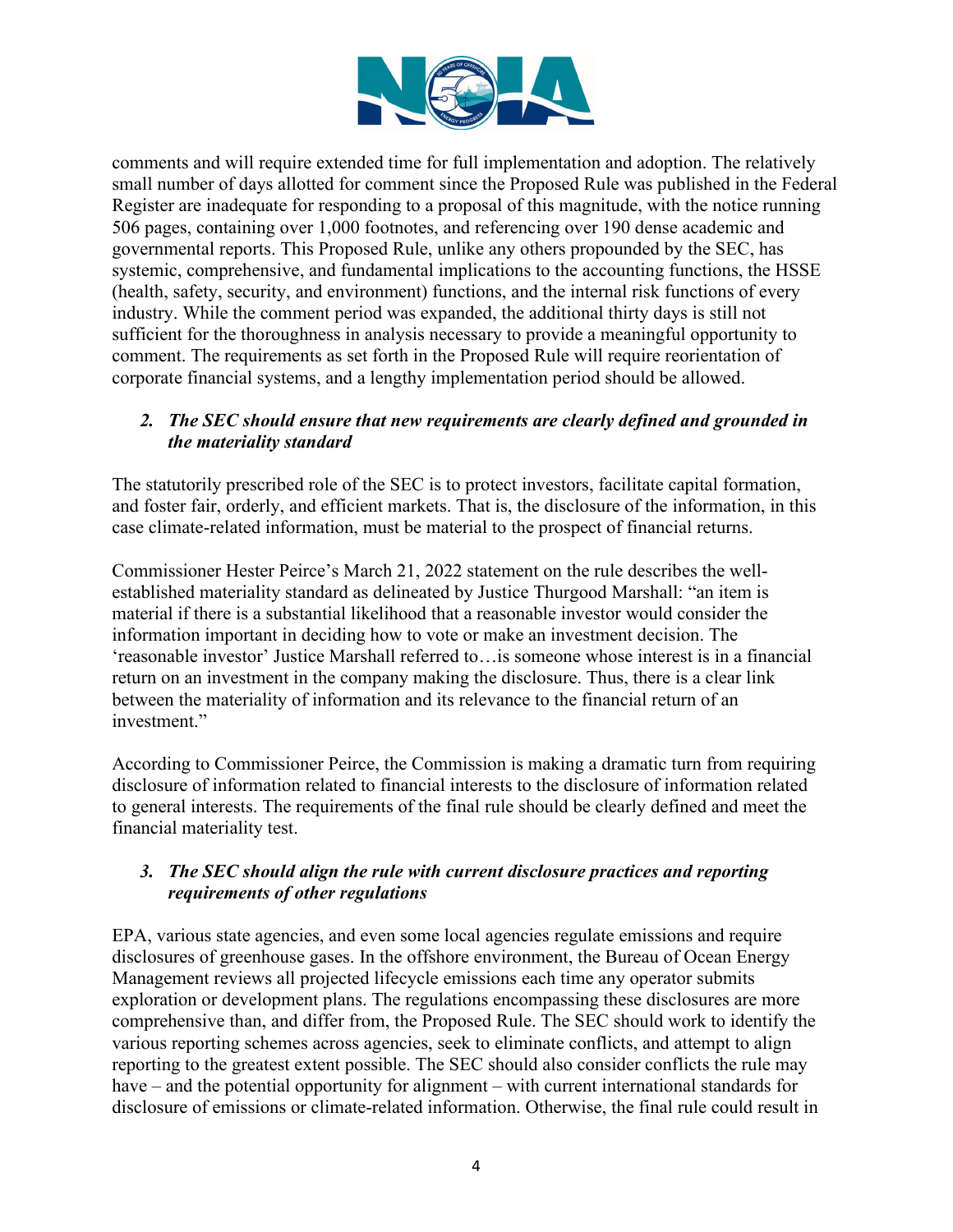

costly, yet avoidable, overburdens on the reporting community.

Consistent with the above discussion on materiality, existing SEC rules already require companies to disclose material risks regardless of the cause, type, or source of the risk. The principles-based approach of the current SEC regulations is appropriate for disclosing material risks, including potential climate-related risks, because every company is situated differently and should have the flexibility to file financial statements and accompanying disclosure documents based upon the specific profile of the company and the needs of investors interested in the company.

The current rules work. With regard to climate-related risks, filers across all industries routinely consider the full range of risks that are reasonably likely to have material impact on the financial returns of the company. This includes climate-related risks. Under current rules, companies already disclose climate-related information to the extent that information is rooted in the materiality standard.

Beyond reporting to the SEC, NOIA member companies and the offshore energy industry at large have embraced voluntary disclosure of climate-related information through the publication of sustainability and ESG reports. Company sustainability and ESG reports are tailored to the issues of environmental stewardship, social responsibility, and corporate governance. These reports have an emphasis on company efforts to reduce emissions and broadly address the climate challenge. The climate issue obviously goes well beyond financial considerations and voluntary disclosure has been demonstrated to be an effective means for conveying the holistic approach a company is taking towards climate mitigation.

Companies throughout the offshore energy industry currently issue voluntary reports that are developed through robust engagement with stakeholders, including investors. These voluntary reports consider and align with international reporting guidelines and programs. Companies often include: emission reduction ambitions, information about Scope 1 and 2 emissions, steps and investments to achieve future reductions in emissions, progress reports, and a recognition of the inherent uncertainty based upon government policies, market forces, and changes in technologies.

Given the ongoing successful efforts of the industry to both disclose material climate-related information to the SEC *and* publish sustainability and ESG reports, the Proposed Rule may to some degree disrupt the ongoing maturation and enhancement in the quantification, analysis, and disclosure of greenhouse gas emissions. Companies across all sectors work individually and through the broader business community to improve voluntary, climate-related disclosure efforts. This field has rapidly evolved, and the market has proven to be an effective mechanism to developing and improving climate-related metrics and information.

### *4. The SEC should consider changes to reduce avoidable burdens related to cost and uncertainty*

The proposed rule, as written and designed, creates an avoidable level of uncertainty for the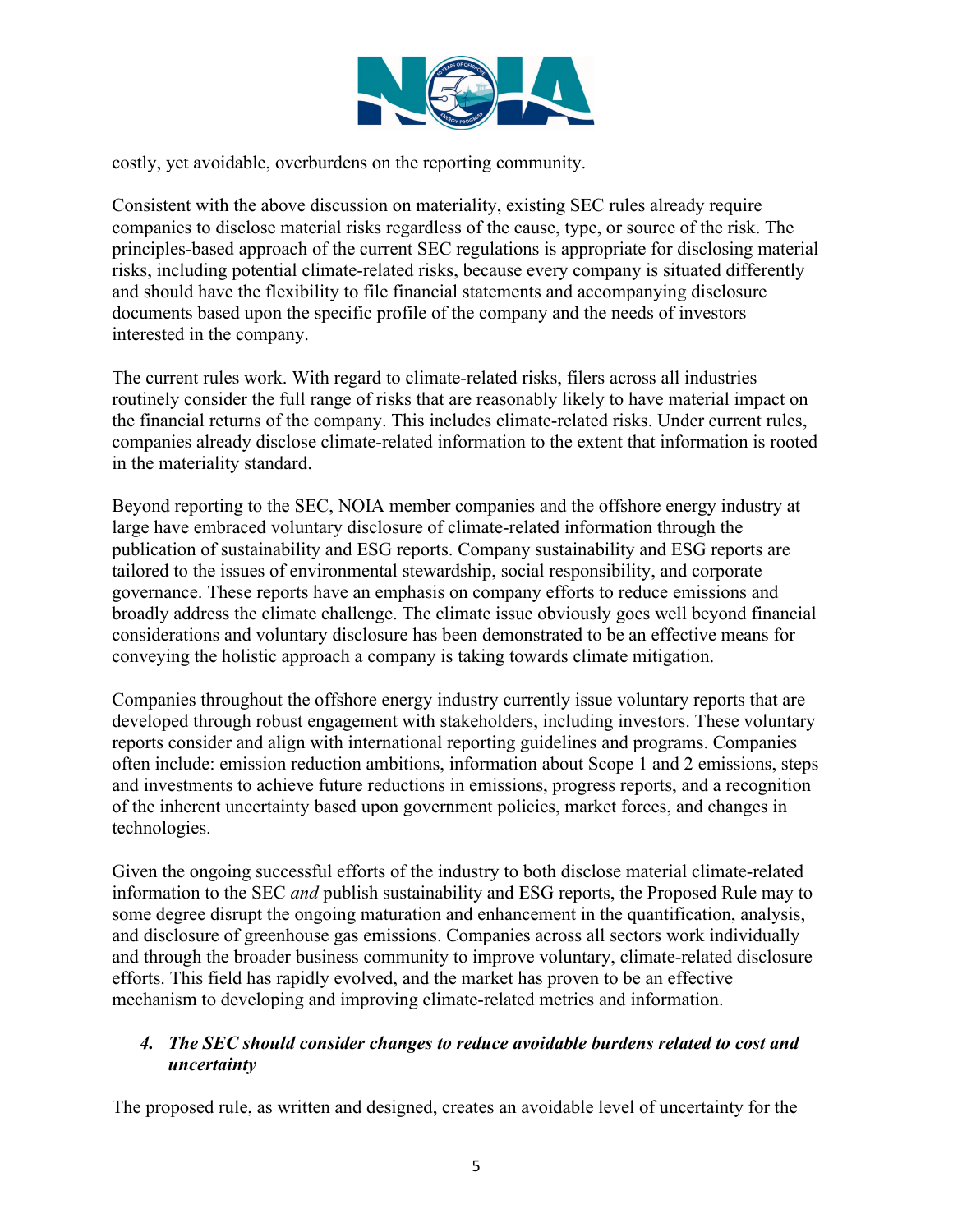

reporting community. The result could lead to significant additional costs for reporting companies. Companies will need to expand their accounting and regulatory departments in order to comply, and our members who are not strictly under the jurisdiction of the SEC (nonfilers) are concerned they will be required to one day comply with these complex and burdensome regulations. These non-filers tend to be smaller companies – many that qualify as small business – that could be severely impacted by any increases in cost. This could result in these companies shifting resources away from actual carbon emissions abatement to paperwork and reporting obligations.

The rule as written will require some level of assumption or speculation when reporting climate-related risks. For example, the proposal requires the filer to disclose actual or *potential* climate-related risks. "Potential" climate-related risks are not clearly defined. Moving beyond actual risks to potential risks will require filers to engage in assumptions and speculation. The SEC should ensure that the final rule eliminates the need for such assumptions and speculation.

# *5. The Proposed Rule creates a need for a new attestation industry, without study or rules for such an attestation industry*

Companies already have metrics and systems in place for assessing and voluntarily reporting Scope 1 and 2 emissions. There are large variabilities in systems for measuring, benchmarking, modeling, and reporting emissions; those variables exist because every international entity that has carefully studied emissions has concluded that no single standard method can be applied to all industries. Flexibility is imperative here because of the variations in ownership, control, operatorship, and how emissions are created in the value chain of each company. Adding attestation requirements raises major questions, given that the attestation industry is in its infancy and has no recognized standards.

There are legitimate questions about the availability, expertise, and capacity of the potential pool of attestation providers to carry out this requirement. The proposal will force companies to allocate substantial costs and resources to third party attestations. It is unclear whether an attestation will add value and increase comfort for the investor. The apparent lack of capacity, standardization, and consistency in the attestation industry could drive continued confusion and gaps in financially material information for investors.

Further, the SEC should consider the additional attestation requirements and how they could impact an entity's ability to comply with the SEC filing deadlines. A large contingent of filers will need to obtain third party assurance at virtually the same time period each year, which will lead to widespread resource constraints of those assurance providers and potentially hamper an entity's ability to timely file.

Finally, the lack of safe harbor protection in the attestation process should be addressed; if a company reports in good faith and provides the required attestation, it should receive safe harbor protections, and the attestation provider, if it completes its task as required by the SEC in good faith, should likewise be granted safe harbor protections.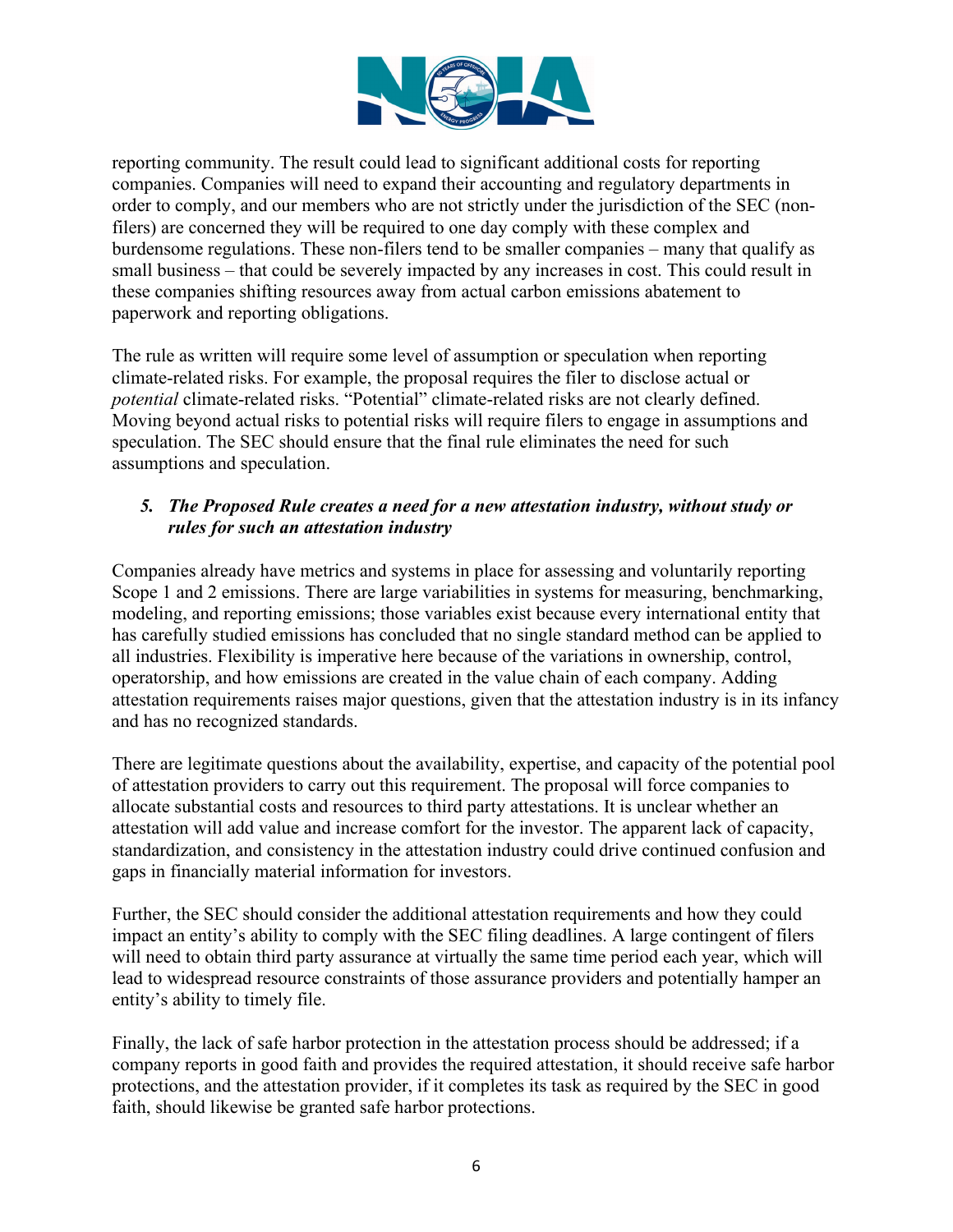

# *6. Specific Areas to Address Before Finalization of Rule*

The SEC should consider changes to the proposal in the following areas prior to finalization:

- 1. Definition of "climate-related". The definition of "climate-related" in the proposal is vague and the final rule should provide greater certainty around the definition. The rule must provide a definition with sufficient scope for clear and consistent disclosures, and the definition should be clearly tied to the financial materiality standard.
- 2. Quantification of climate-related impacts. In addition to adhering to the materiality standard, the final rule should provide clarity on the expectations for quantification of climate-related impacts. In other words, there should be little uncertainty within the regulated community about the scope, methods, and formats for quantifying and reporting of climate-related impacts that are financially material.
- 3. Attestation requirement. For the reasons describe above. the SEC should consider eliminating the attestation requirement for Scope 1 and 2 emissions. The SEC could take this up in a separate, longer-term rulemaking to determine if a feasible approach to third party assurance is possible.
- 4. Scope 3 reporting. With regard to Scope 3 emissions, there is concern throughout the industry - and other industries - about the accuracy and reliability of producing and providing such information in SEC disclosures, not only because there is a level of unreliability of emissions reporting up and down the value chain, but also because every Scope 3 emission is another company's Scope 1 emission – leading to a gross overcounting of emissions. Moreover, because Scope 3 emissions by their very nature are the emissions of upstream or downstream companies in a filer's value chain, the filer is reliant upon the upstream or downstream provider to accurately calculate and report emissions. The SEC should rethink having a regulatory requirement to provide information that is not within a company's control. The thousands of small businesses that support the offshore energy industry's public filers may not have the ability to furnish emissions data with the requisite accuracy and reliability for regulated Scope 3 emissions determinations, and those systems will need more time to mature. On a voluntary basis, many filers and others are developing approaches for Scope 3 reporting, and this area will continue to mature outside the scope of SEC efforts.
- 5. Materiality threshold. The one percent threshold per line item for including climaterelated financial impacts is significantly lower than a typical materiality threshold not specifically tied to a line item. The final rule should align with the traditional standard.
- 6. Safe harbors. The SEC should enhance and strengthen safe harbor protections in the Proposed Rule and should ensure that safe harbor protections apply to third party data sources, including data from contractors, project partners, and other companies relied upon to provide emissions data. The SEC should also consider the issuance of guidance related to the use of third-party data and the associated applicability of a safe harbor.
- 7. Transition plans. There is questionable value in the requirement to disclose "transition plans." This type of information is generally recognized as internal and deliberative. Such information often includes sensitive and competitive data. As such, the